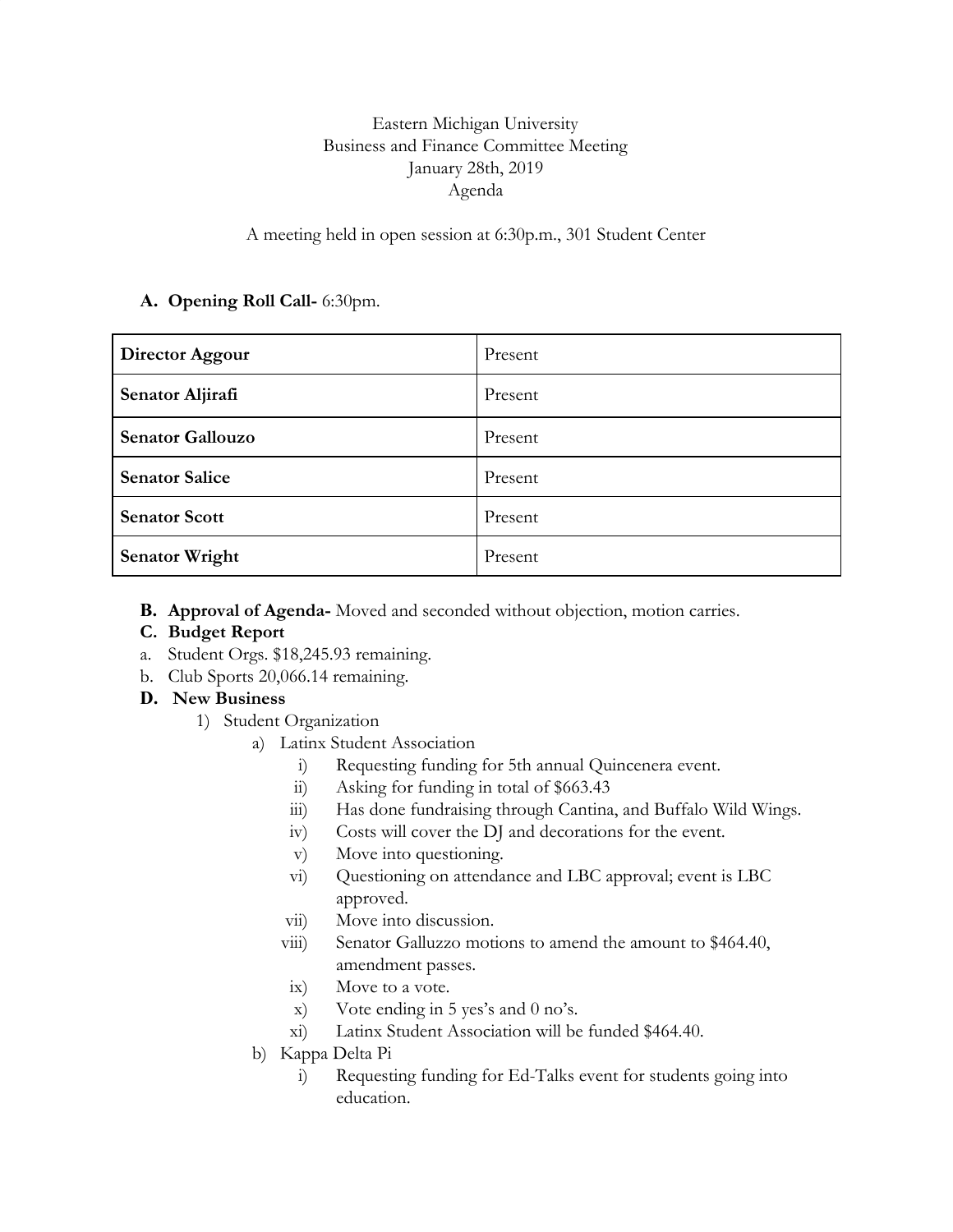- ii) Requesting funding in total of \$1000.
- iii) Move into questioning.
- iv) Move into discussion.
- v) Senator motions to amend the amount to \$600, motion passes.
- vi) Move to a vote.
- vii) Vote ending in 5 yes's and 0 no's.
- viii) Kappa Delta Pi will be funded \$600.
- c) EMU-Muslim Student Association
	- i) Requesting funding for 2 events. The first event is Hijab week, teaching students what the Hijab represents, funding will be used for guest speakers and catering. The second event is called "Black Muslims: Our History, Our Experience". Funding will be used for catering.
	- ii) Requesting funding in total of \$1,974 for both events.
	- iii) Move into questioning on Hijab week event.
	- iv) Move into discussion on Hijab week.
	- v) Senator motions to amend the amount to \$1,000, motion passes.
	- vi) Move to a vote.
	- vii) Vote ending in 5 yes's and 0 no's.
	- viii) MSA will receive funding in total of \$1,000 for Hijab week.
	- ix) Move into questioning on Black Muslims event.
	- x) Move into discussion.
	- xi) Senator makes a motion to amend the amount to \$619.20, motion carries.
	- xii) Move to a vote.
	- $xiii)$  Vote ending in 5 yes's and 0 no's.
	- xiv) MSA will be allocated \$619.20 for their Black Muslims event.
- d) African Student Association
	- i) Requesting funding for their 10th annual cultural show: "Afro-Fusion".
	- ii) Requesting funding in total of \$3,140.
	- iii) Funding will be used for apparel, venue rental and other expenses.
	- iv) Move into questioning.
	- v) Move into discussion.
	- vi) Senator makes a motion to amend the amount to \$1,089.36, motion carries.
	- vii) Move to a vote.
	- viii) Vote ending in  $5$  yes's and  $0$  no's.
	- ix) African Student Association will be allocated \$1089.36.
- e) N.A.P.S.
	- i) Requesting funding for N.A.P.S hair show.
	- ii) Requesting a total of \$1,015.
	- iii) Funding will be used for venue fees and DJ fees.
	- iv) Move into questioning.
	- v) Move into discussion.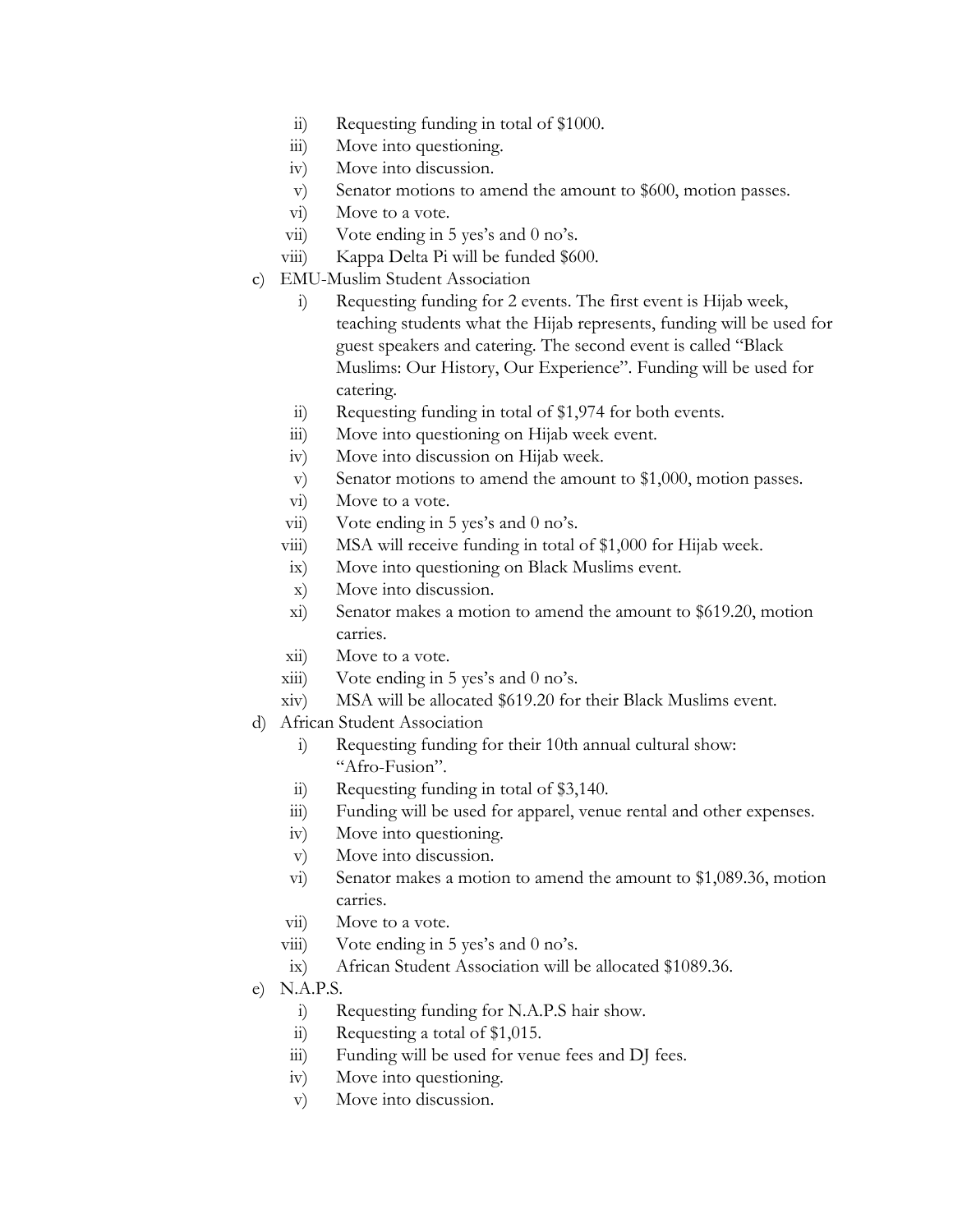- vi) Senator makes a motion to amend the amount to \$609 , motion carries.
- vii) Move to a vote.
- viii) Vote ending in  $5$  yes's and  $0$  no's.
- ix) N.A.P.S will be allocated \$609.
- f) I Am Pink
	- i) Requesting funding for two events. Their 5th annual Miss P.I.N.K Scholarship Pageant, and their Brunch and Bubbly event.
	- ii) Requesting funding in total of 676.06, \$239.14 and \$436.92 respectively.
	- iii) Move into questioning on the Miss P.I.N.K Scholarship Pageant.
	- iv) Move into discussion on the Miss P.I.N.K Scholarship Pageant.
	- v) Senator motions to amend the amount to \$119.14, amendment fails.
	- vi) Move back into discussion on the original amount.
	- vii) Motion to amend the amount to \$199.14, motion carries.
	- viii) Move to a vote.
	- ix) Vote ending in 5 yes's and 0 no's.
	- x) I Am Pink will be allocated \$199.14 for their Miss P.I.N.K Scholarship Pageant.
	- xi) Move into questioning on the Brunch and Bubbly event.
	- xii) Move into discussion on the Brunch and Bubbly event.
	- xiii) Senator moves to amend the amount to \$262.15, motion carries.
	- xiv) Move to a vote.
	- xv) Vote ending in 5 yes's and 0 no's.
	- xvi) I Am P.I.N.K will be allocated \$262.15 for their Brunch and Bubbly event.
- 2) Club Sports
	- a) Club Hockey
		- i) Requesting funding in total of \$1,404.00.
		- ii) Funding will be used for ice fees.
		- iii) Move into questioning.
		- iv) Move into discussion.
		- v) Move to a vote.
		- vi) Vote ending in 5 yes's and 0 no's.
		- vii) Club Hockey will be allocated \$1,404.00.
	- b) Women's Frisbee
		- i) Requesting funding in total of \$375.
		- ii) Funding will be used for registration fees for a tournament.
		- iii) Move into questioning.
		- iv) Move into discussion.
		- v) Move to a vote.
		- vi) Vote ending in 5 yes's and 0 no's.
		- vii) Women's Frisbee will be allocated \$375.
	- c) Gymnastics Club
		- i) Requesting funding in total of \$1,280.